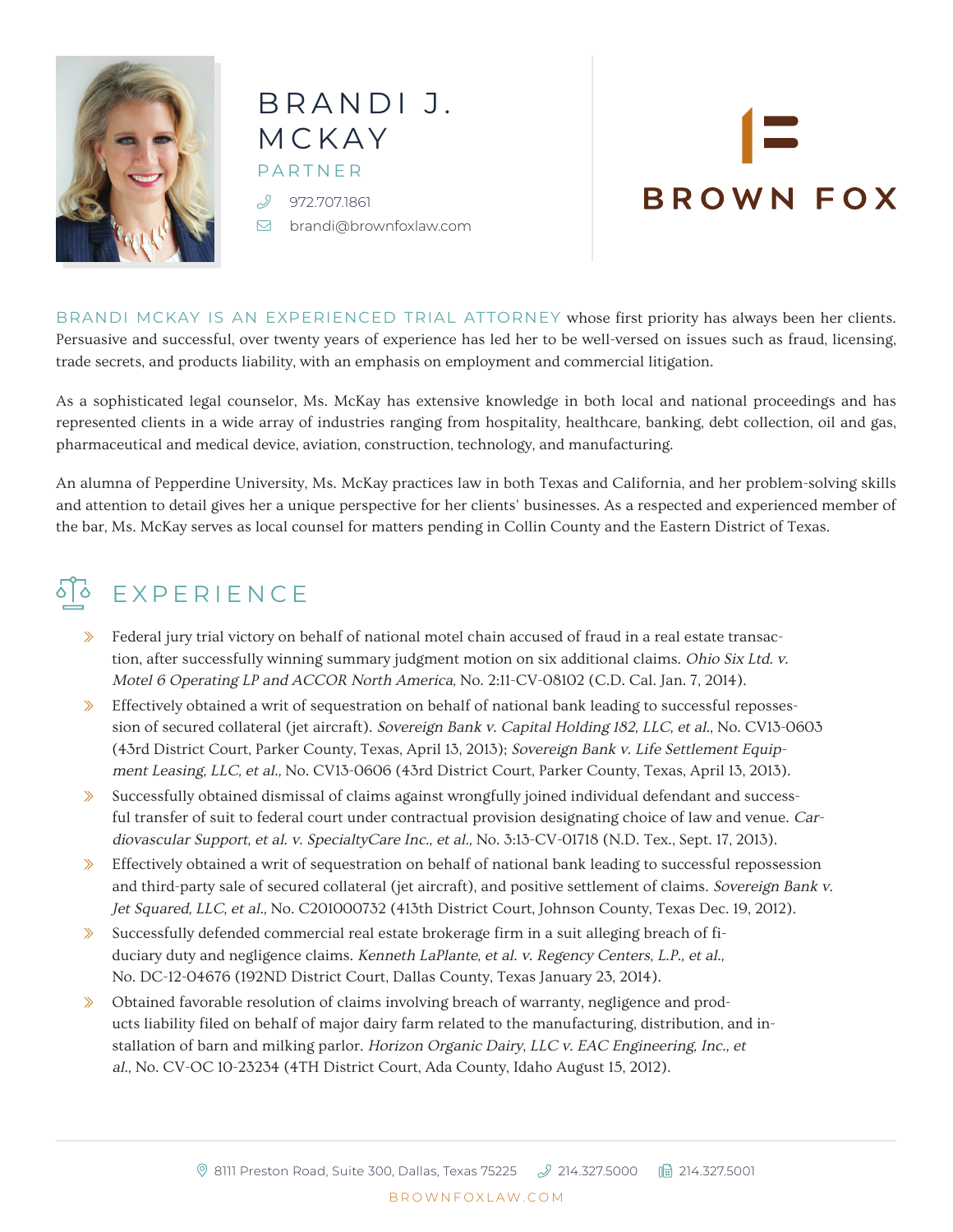- $\gg$  Obtained a favorable settlement against aircraft manufacturer and component manufacturer for claims of a breach of warranty, breach of contract and fraud claims involving alleged defects in two aircraft. Chinn Aircraft Holdings LLC, et al. v. Cessna Aircraft Company, et al., No. 348-245792-10 (348th District Court, Tarrant County, Texas September 9, 2012).
- $\gg$  Effectively obtained a writ of sequestration on behalf of equipment financier leading to successful repossession of heavy machinery. Volvo Financial Services v. Sergio Alberto Lamas, No. 2011-708 (346th District Court, El Paso County, Texas September 14, 2011).
- $\gg$  Obtained dismissal of claims brought by restaurant tenant against court-appointed receiver for major commercial property landlord. House of Blues Houston Restaurant Corp. v. Mark Fowler, Receiver, et al., No. 2012-24990 (11th District Court, Harris County, Texas December 4, 2012).
- $\gg$  Successfully obtained dismissal of claims involving negligence and indemnification brought against client who performed horizontal directional drilling. Tres Palacios Gas Storage LLC v. Mr. & Mrs. Elray Matzke, et al., No. 42712 (329th District Court, Wharton County, Texas November 26, 2013).
- $\gg$  Successfully obtained a temporary restraining order enforcing non-compete provision within medical partnership agreement. North Texas Children's Anesthesia, L.L.P. v. Christopher A. Clarke, M.D., No. 296-0150-2011 (296th District Court, Collin County, Texas June 16, 2011).

#### PUBLICATIONS

- ʰ Co-Author, The Negative Impact of Litigation on Women's Health Care, Gender Medicine, November 2005
- **K** Frequent Lecturer on Medical Products and the Law at the Regulatory Science Graduate Program, University of Southern California

#### ADMISSIONS

- ʰ State Bar of Texas (2010)
- $\gg$  State Bar of California (1999)
- $\gg$  United States District Courts for the Eastern, Northern, Western, and Southern Districts of Texas and Central, Northern, and Southern Districts of California
- $\Diamond$  United States Court of Appeals for the Fifth and Ninth Circuits



#### AFFILIATIONS

- **EXECUTE:** Member, Labor and Employment Section of Texas State Bar
- ʰ Member, Dallas Bar Association
- **»** Member, Collin County Bar Association
- » Member, Curt B. Henderson American Inn of Court

#### EDUCATION

- ʰ Master's in Dispute Resolution, Straus Institute of Dispute Resolution at Pepperdine University, 2009
- ʰ Juris Doctor, Pepperdine University School of Law, 1999
- **Example 1** Bachelor of Arts, Pepperdine University, 1995